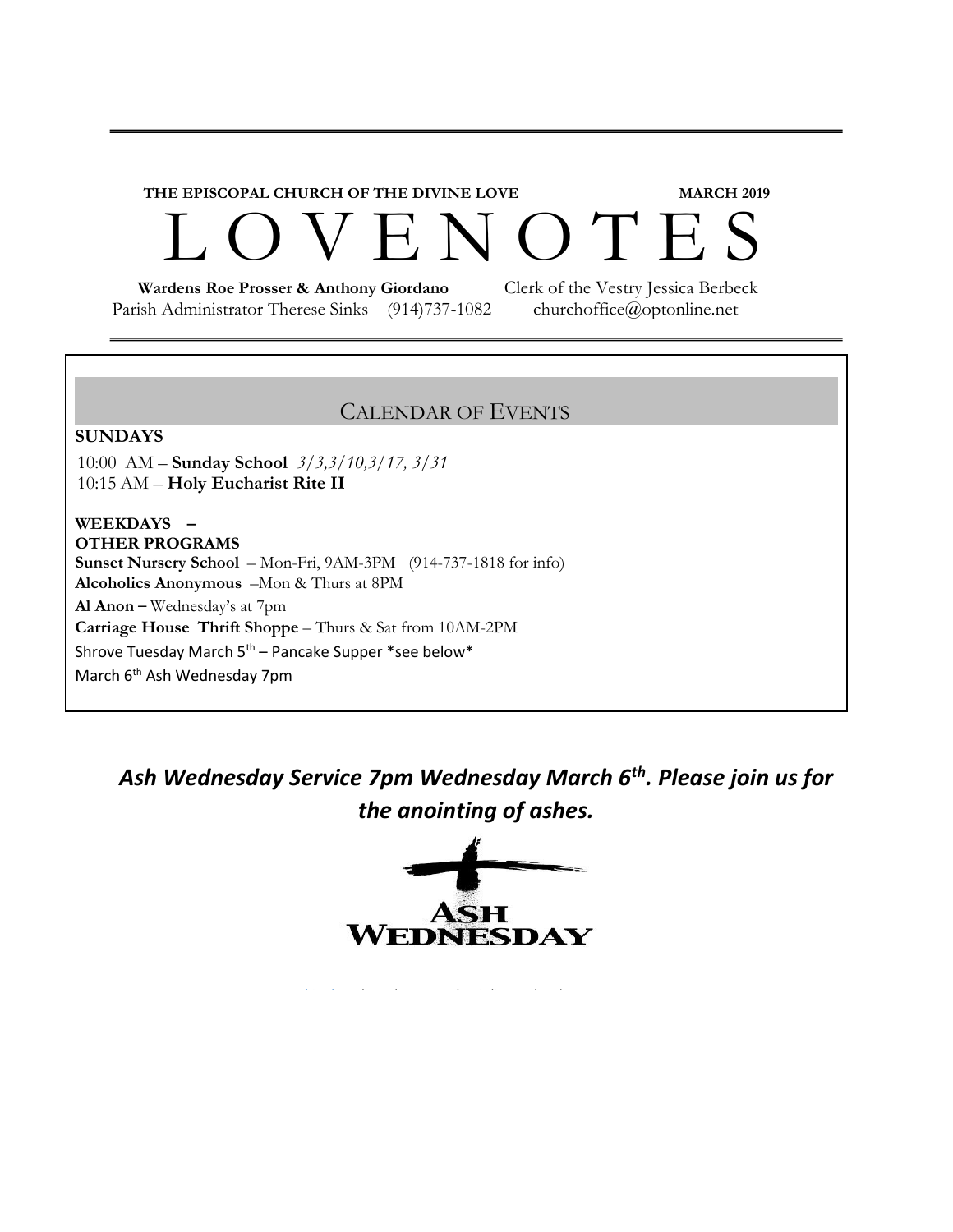

#### The Church of the Divine Love Pancake Supper Shrove Tuesday, March 5th, 2018 6:00-8:00PM \$8 per person and children 6 and under are FREE!! PLEASE RSVP TO THE CHURCH OFFICE AT churchoffice@optonline.net or 914-737-1082 BUT REMEMBER: WALK-INS ARE WELCOME!!

All proceeds to benefit The Church of the Divine Love and Sunset Nursery School. Thank you for your continued support!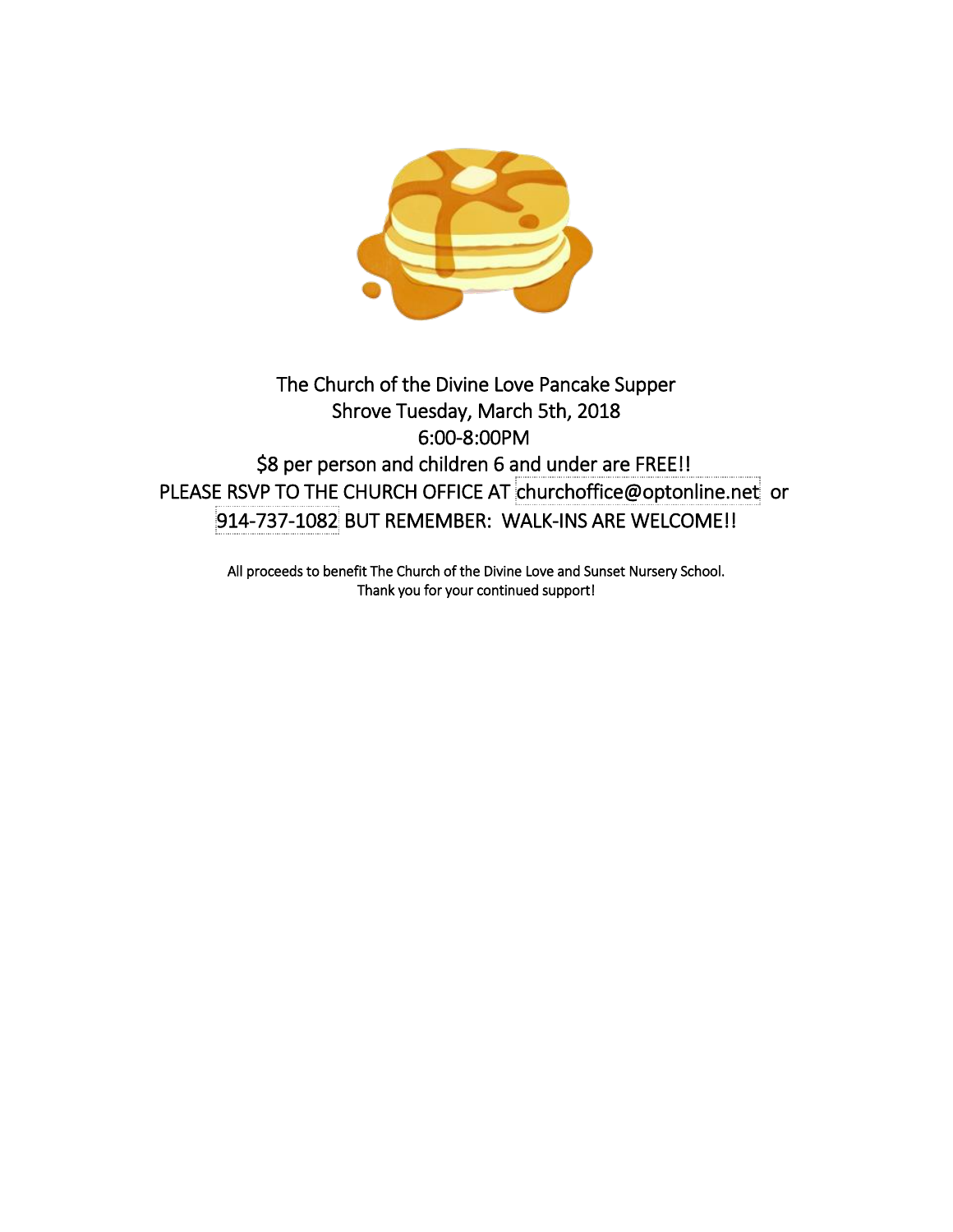

#### **Please join us for our TENTH annual Women's Retreat!**

We come from many churches, denominations, and groups to pray, hear speakers, study the Bible, sing, and spend free time resting, socializing, or being still. Our topic this year is, *Creation, Transformation, Recreation…What is God doing with my life?*

## *Don't know much about the Bible? Don't have much experience with prayer?*

#### *Don't worry! You just have to be willing to learn.*

**When:** 6 PM Friday evening, **April 26** to 2:30 Sunday afternoon, **April 28, 2018**

**Where:** Christ the King Spiritual Life Center near Albany, N.Y. (http://www.ctkcenter.org/)

**Cost:** \**Room price includes \$10 toward the cost of the program meeting room for the weekend.*

- **single \$330**. for the weekend includes 6 meals (room alone.) \*
- double **\$240.** for the weekend includes 6 meals (per person/ shared room) \*
- suite available (bedroom + sitting room with convertible couch) price on request\*

**What else?**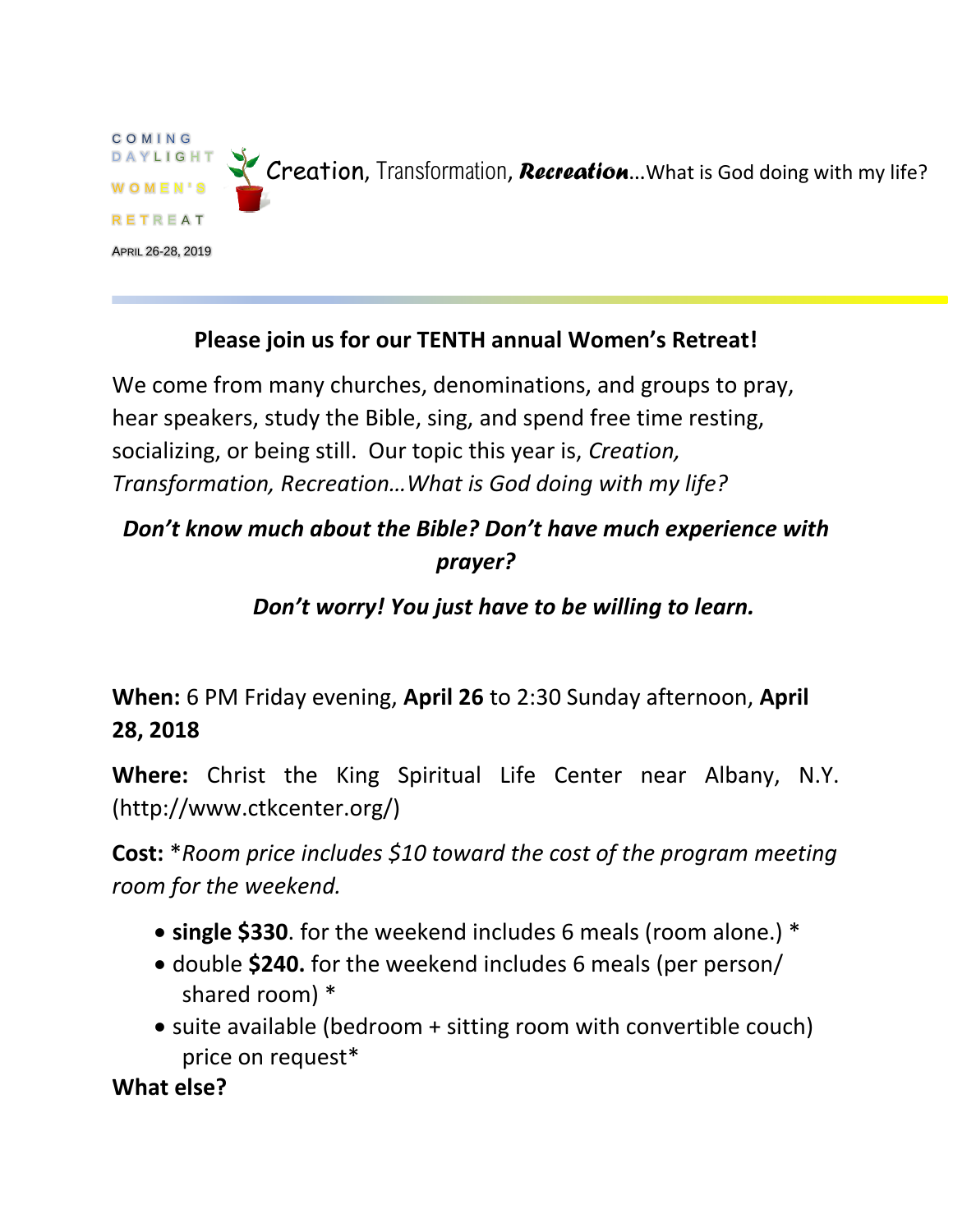*All rooms have ensuite bathrooms with shower.* Dietary needs can be accommodated. Handicapped access rooms, financial need discounts and full scholarships are available (limited—request early). Carpooling can be arranged. The program part of the weekend is for **women** only, but **men** are also invited to join us for meals and leisure time

**For more info** contact Melinda Cosentino: Melindabc@verizon.net, Bernadette Scally: bernadette111@aol.com, or

Bonnie Crisci (bacrisci@gmail.com)

Fill out the form below **and send your payment** to Retreat/ Bonnie Crisci, 17 Schoonmaker Dr. Gardiner, NY 12525

### **\*\*\*Payment must be received by April 15\*\*\* (all checks payable to New Hurley Reformed Church)**

*Late registration: if there is room available, you may register late but you must bring your check directly to CtK and pay an additional room tax*

| Cell    |  |
|---------|--|
| Email   |  |
| Address |  |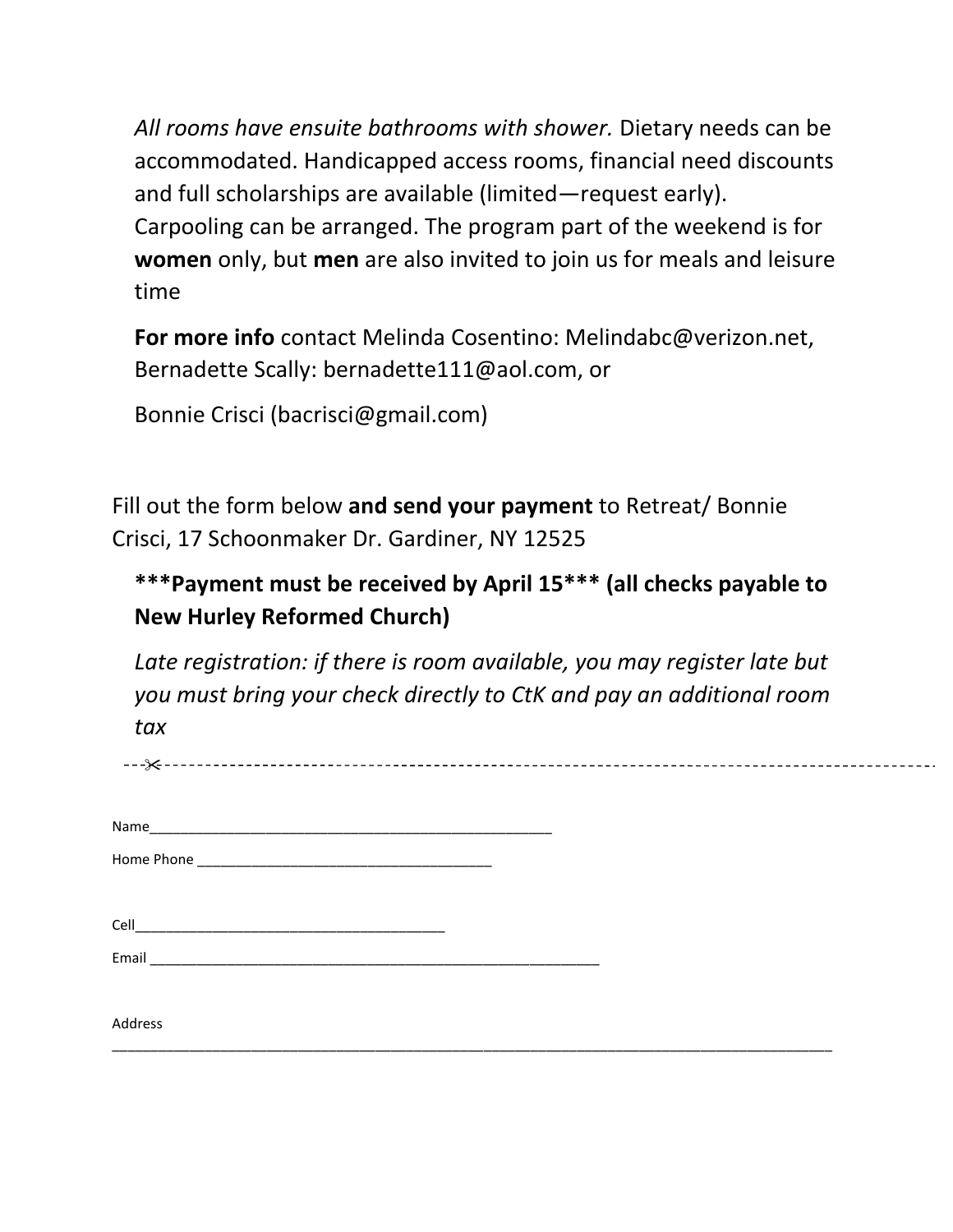| Arrival/departure                                                                                                                                                        | Roommate preference:                                                                                                                               |
|--------------------------------------------------------------------------------------------------------------------------------------------------------------------------|----------------------------------------------------------------------------------------------------------------------------------------------------|
| $\Box$ I plan to arrive by 6 pm (dinner) Friday and leave at                                                                                                             | $\Box$ I will be rooming alone.                                                                                                                    |
| 2:30 on Sunday                                                                                                                                                           | $\Box$ I would like to room<br>with*__________________________                                                                                     |
| $\Box$ Other                                                                                                                                                             | *Please notify your roommate of your request<br>$\Box$ No roommate preference                                                                      |
|                                                                                                                                                                          |                                                                                                                                                    |
| Special dietary needs/allergies/sensitivities/strong<br>dislikes<br>Note: We will have access to a microwave and full size<br>refrigerator/freezer for the whole weekend | Mobility needs/ handicapped rooms<br>$\Box$ I will need a ride to get from building to<br>building<br>$\Box$ I will need a handicapped access room |
|                                                                                                                                                                          | $\Box$ Other and $\Box$ Other and $\Box$                                                                                                           |
|                                                                                                                                                                          |                                                                                                                                                    |
| For car-pooling, please check one:                                                                                                                                       | ****Payment                                                                                                                                        |
| $\Box$ I can drive                                                                                                                                                       | checks payable to New Hurley Reformed Church                                                                                                       |
| □ I can take ________________________ passengers                                                                                                                         | $\Box$ Enclosed is my payment of \$240. double<br>(shared room)                                                                                    |
| $\Box$ I need a ride                                                                                                                                                     | or \$330 single (room alone)                                                                                                                       |
| $\Box$ I already know that I will be carpooling with                                                                                                                     | $\Box$ Enclosed is my payment for the suite (POR)                                                                                                  |
|                                                                                                                                                                          | $\Box$ I would like to discuss a discount or<br>scholarship                                                                                        |
|                                                                                                                                                                          | $\Box$ I would like to contribute to the scholarship<br>fund                                                                                       |

Mail to to **Retreat/ Bonnie Crisci, 17 Schoonmaker Dr. Gardiner, NY 12525 (all checks payable to New Hurley Reformed Church)**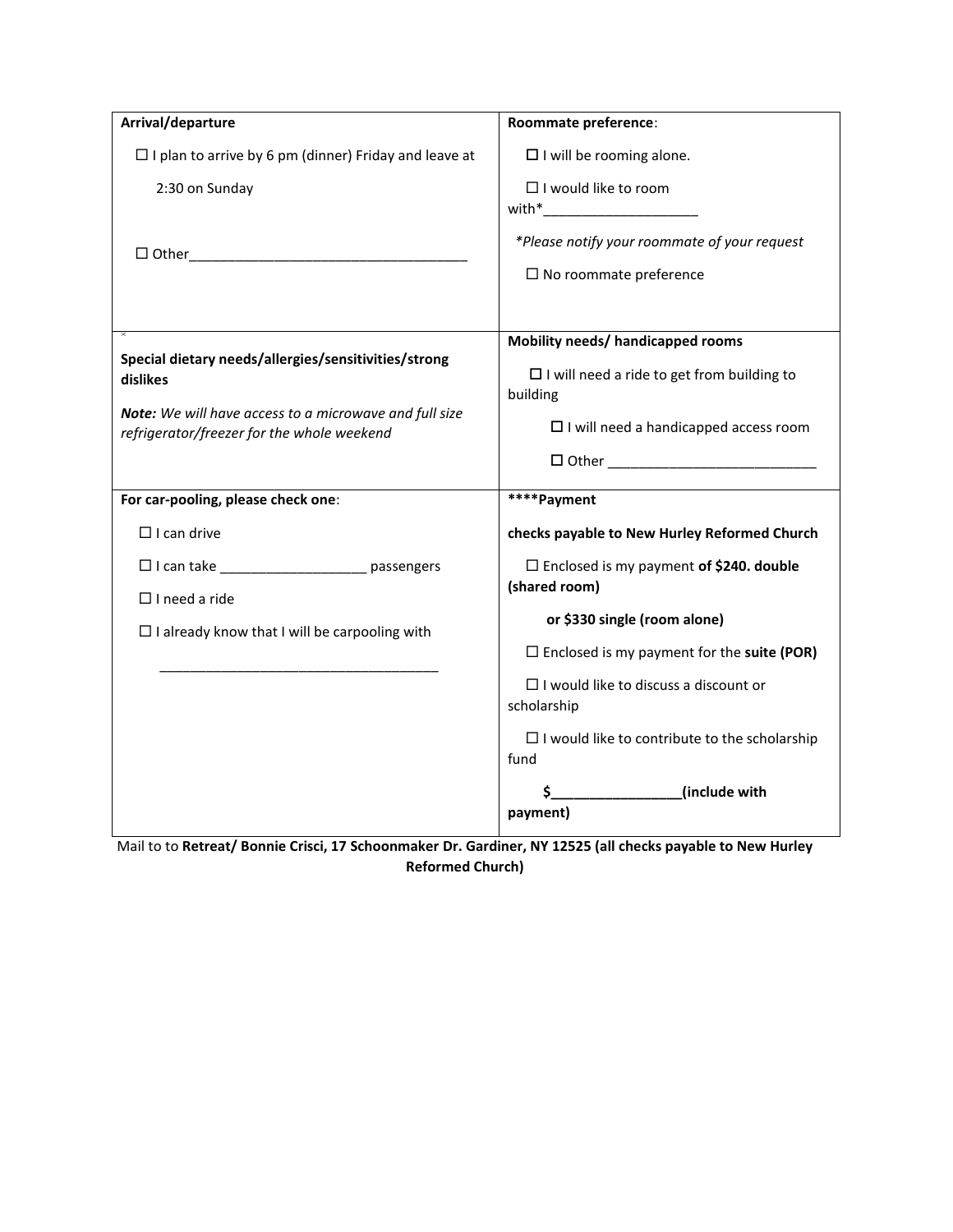## 150TH ANNIVERSARY CELEBRATION

Plans are being made for our main celebration on Sept, 29, 2019, a Sunday. A special service of celebration will be held followed by a luncheon at the Barn at the Kolping Society. Some photos are coming in from parishioners of weddings, baptisms, or confirmations. Please send in any you might have of your family. Please bring them on Sunday and give them to Arlene Goodenough or Janet Croft. THEY WILL BE RETURNED. Just label them on the back.

Research continues on our history. At one time we owned a 22 acre farm. The Rev. Anneley T. Young, whose photo is on the table in the church, was our much loved Chaplain from 1927 to 1941. In 1942 young people made a huge Nativity Scene which was placed in front of the High School! Not something you could do today!

- Arlene Goodenough